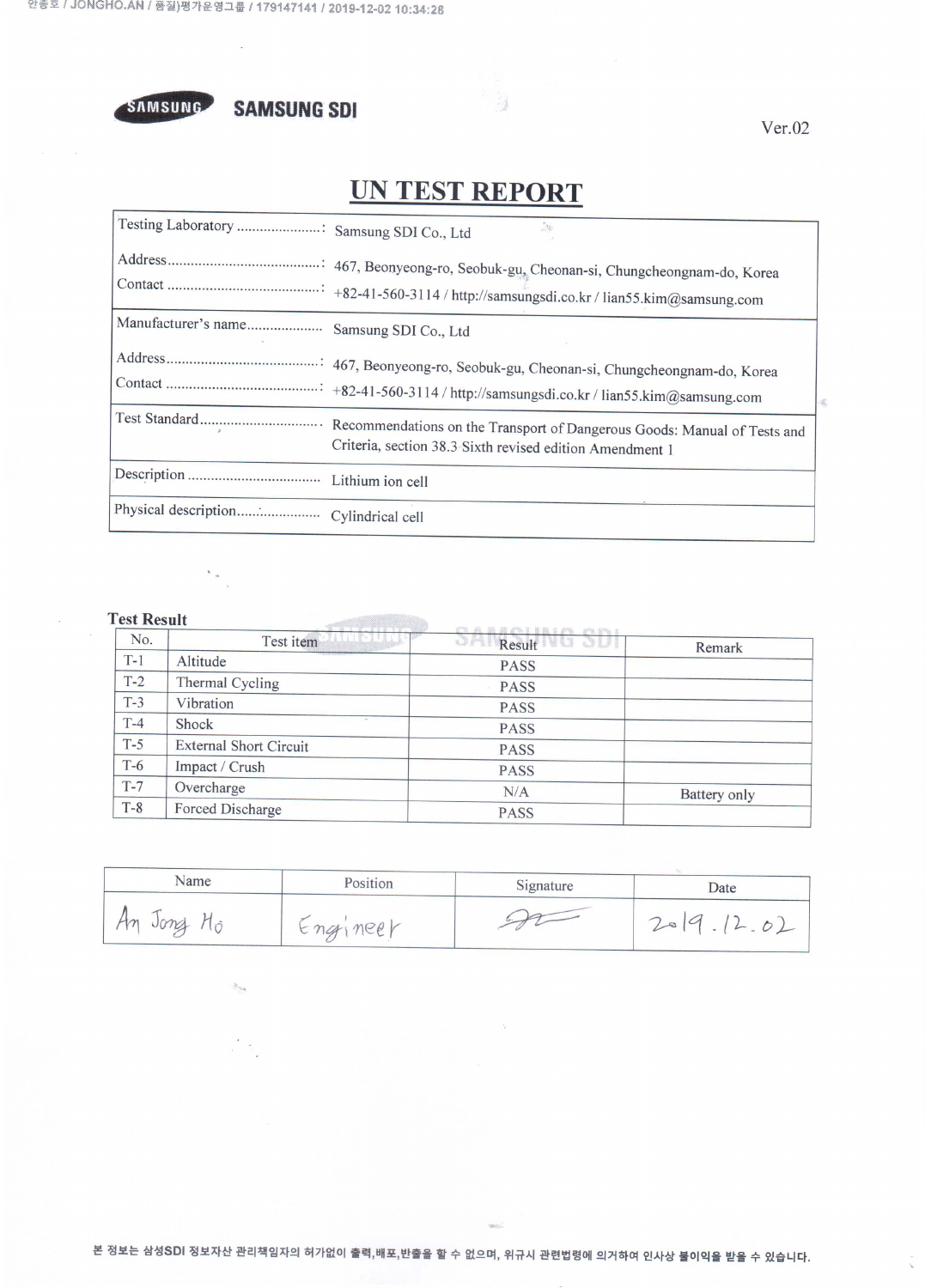

## **Test report list**

| Model Name    |                  | Ratings          |                  | Mass               | Report number    | Date of issue | Test period              | Rev edition                     |
|---------------|------------------|------------------|------------------|--------------------|------------------|---------------|--------------------------|---------------------------------|
|               | $\mathbf{V}$     | Ah               | Wh               | (g)                |                  |               |                          |                                 |
| ICR18650-22F  | 3.6              | 2.2              | 7.9              | 44.50              | MT003025817      | 2014.04.29    | 2008.02.21<br>2013.04.05 | 2011, Rev.5 Amend.1 (Test T.6)  |
| ICR18650-22P  | 3.65             | 2.15             | 7.8              | 44.50              | SDI-UN-150630-01 | 2015.06.30    | 2015.05.07<br>2015.06.07 | 2013, Rev5, Amend.2             |
| ICR18650-26J1 | 3.63             | 2.6              | 9.4              | 45.00              | SDI-UN-161205-05 | 2016.12.05    | 2014.08.27<br>2014.09.27 | 2013, Rev.5, Amend.2            |
| ICR18650-26J2 | 3.63             | 2.6              | 9.4              | 46.00              | SDI-UN-190906-02 | 2019.03.08    | 2019.02.05<br>2019.02.25 | 2017, Rev. 6 Amend. 1           |
| ICR18650-30B  | 3.78             | 2.95             | 11.2             | 48.00              | MT0019956        | 2010.02.01    | 2010.01.08<br>2010.01.31 | $2009,5$ <sup>th</sup> Revision |
| INR18650-13B  | 3.6              | 1.3              | 4.7              | 45.00              | SDI-UN-190904-01 | 2019.09.04    | 2013.05.31<br>2013.06.25 | 2015, Rev. 6                    |
| INR18650-13L  | 3.6              | 1.3              | 4.7              | 43.50              | SDI-UN-151102-01 | 2015.11.02    | 2015.11.02               | 2009, 5 <sup>th</sup> Revision  |
| INR18650-13Q  | 3.6              | 1.3              | 4.7              | 43.00              | MT002951751      | 2013.10.25    | 2009.10.24               | 2007, Rev.4 Amend.2             |
| INR18650-15J  | 3.6              | $\overline{1.5}$ | $\overline{5.4}$ | 43.00              | SDI-UN-141105-02 | 2014.11.05    | 2014.08.27<br>2014.09.27 | 2013, Rev. 5, Amend. 2          |
| INR18650-15L  | $\overline{3.6}$ | $\overline{1.5}$ | $\overline{5.4}$ | 43.00              | SDI-UN-151110-01 | 2013.10.24    | 2010.05.27               | 2009,5 <sup>th</sup> Revision   |
| INR18650-15M  | 3.6              | 1.5              | 5.4              | 43.00              | SDI-UN-150630-02 | 2015.06.30    | 2015.05.15<br>2015.06.12 | 2013, Rev. 5, Amend. 2          |
| INR18650-15Q  | 3.6              | 1.5              | 5.4              | 45.00              | MT0019194        | 2009.12.24    | 2009.12.24               | 2003, 4 <sup>th</sup> Revision  |
| INR18650-15U  | 3.6              | 1.5              | 5.4              | $\overline{43.50}$ | SDI-UN-151109-01 | 2015.11.09    | 2013.06.14<br>2013.07.13 | 2011, Rev. 5, Amend. 1          |
| INR18650-20Q  | 3.6              | 2                | 7.2              | 45.00              | MT0037872        | 2014.01.03    | 2011.06.01<br>2011.06.08 | 2009, 5 <sup>th</sup> Revision  |
| INR18650-20R  | 3.6              | $\sqrt{2}$       | 7.2              | 45.00              | SDI-UN-150630-03 | 2015.06.30    | 2015.05.15<br>2015.06.12 | 2013, Rev. 5, Amend. 2          |
| INR18650-20S  | 3.6              | $\overline{2}$   | 7.2              | 48.00              | SDI-IN-141111-01 | 2014.11.11    | 2014.10.01<br>2014.10.27 | 2013, Rev. 5, Amend. 2          |
| INR18650-25R  | 3.6              | 2.5              | 9.0              | 47.00              | SDI-UN-150318-01 | 2015.03.18    | 2015.02.11<br>2015.03.06 | 2013, Rev. 5, Amend. 2          |
| INR18650-29E6 | 3.65             | 2.85             | 10.4             | $\overline{48.00}$ | SDI-UN-161228-05 | 2016.12.28    | 2016.12.12<br>2016.12.26 | 2015, Rev.6                     |
| INR18650-29E7 | 3.7              | 2.7              | 10.0             | 46.80              | SDI-UN-180209-01 | 2018.02.09    | 2018.01.03<br>2018.01.22 | 2015, Rev.6                     |
| INR18650-30Q  | 3.6              | 3                | 10.8             | 48.00              | SDI-UN-190906-01 | 2019.09.06    | 2019.07.01<br>2019.08.02 | 2017, Rev. 6 Amend. 1           |
| INR18650-33G  | 3.6              | 2.8              | 10.1             | 49.00              | SDI-UN-161226-01 | 2016.12.26    | 2016.12.07<br>2016.12.24 | 2015, Rev.6                     |
| INR18650-35E3 | 3.6              | 3.4              | 12.2             | 50.00              | SDI-UN-180214-01 | 2018.02.14    | 2017.08.12<br>2017.08.31 | 2017, Rev. 6 Amend. 1           |
| INR21700-30T  | 3.6              | $\overline{3}$   | 10.8             | 70.00              | SDI-UN-170331-01 | 2017.03.31    | 2016.02.24<br>2016.04.20 | 2015, Rev. 6                    |
| INR21700-40T  | 3.6              | $\overline{4}$   | 14.4             | 70.00              | SDI-UN-170306-01 | 2017.03.06    | 2016.12.07<br>2016.12.24 | 2015, Rev. 6                    |
| INR21700-48X  | 3.64             | 4.8              | 17.5             | 69.50              | SDI-UN-190722-03 | 2019.07.22    | 2017.11.24<br>2017.12.15 | 2015, Rev. 6                    |
| INR21700-50E  | 3.63             | 4.9              | 17.8             | 69.50              | SDI-UN-191107-02 | 2019.11.07    | 2019.10.29<br>2019.11.06 | 2017, Rev. 6 Amend. 1           |